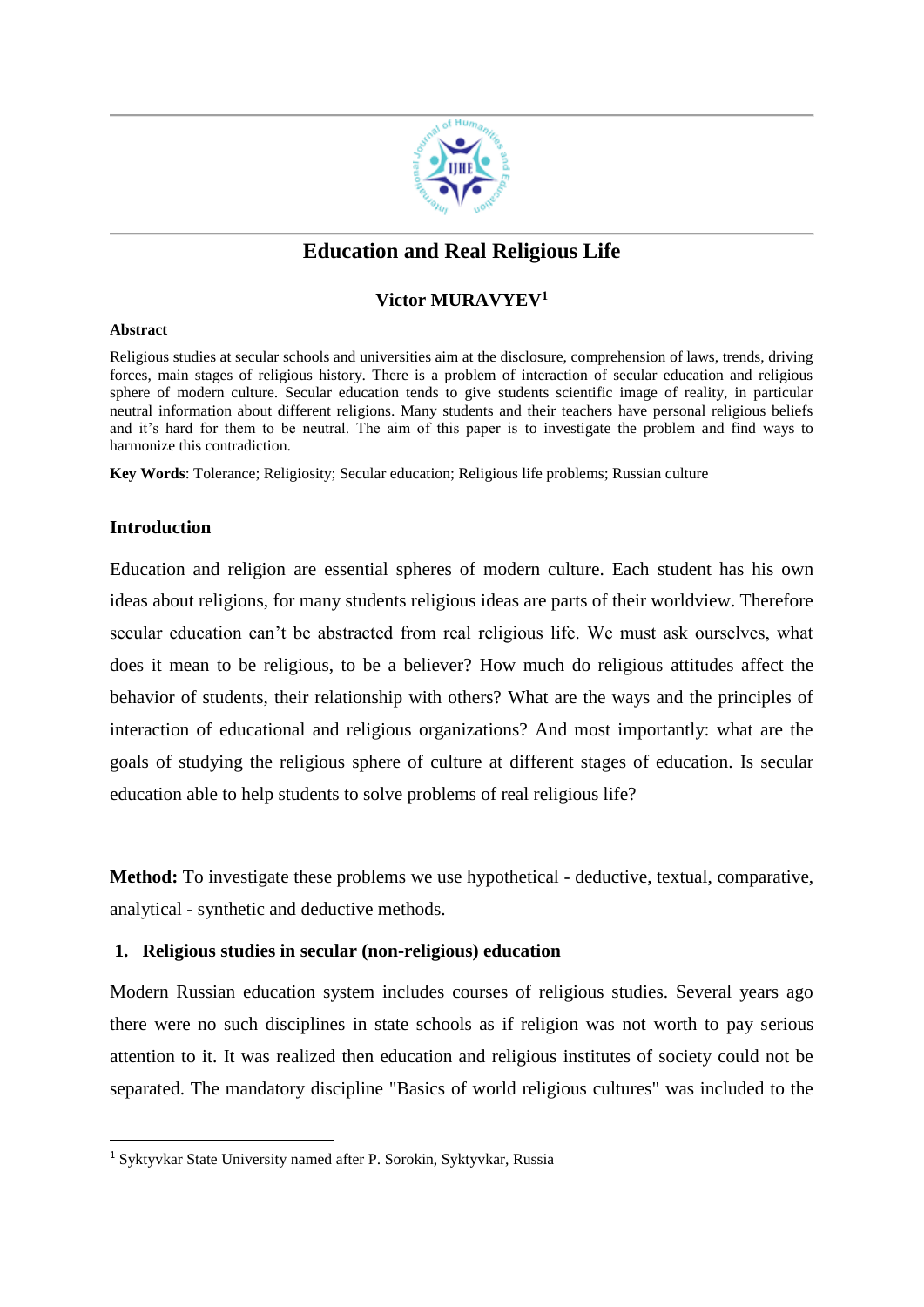program of fourth grade of Russian primary schools for children of 10 – 11 years old. Educational programs of higher education institutions include history, sociology and psychology of religion, courses as "The Bible and the Koran - monuments of culture", "Bible Stories in works of art", the history of free thought and atheism, phenomenology and anthropology of religion, religious studies and other disciplines. It is important to use these courses to avoid possible religious conflicts. The significance of secular religious knowledge is increasing due to a possible transition to the study of these disciplines for 1 - 11 school classes of Russian schools. Russian Orthodox Church and Moslem spiritual leaders in Russia insist on such transition.

School children ask issues related to the field of religion not only teachers of humanitarian courses. They apply the question "Does God really exist?" to all school mentors. As it turned out teachers today prefer to answer diplomatically: they offer the children ask about it parents at home. Of course, it is desirable that teachers of biology, chemistry, mathematics also have theological competence.

Personal preferences associated with beliefs of students certainly present in studies of religious courses. On the one hand, modern education is scientific: a school, college, university are fields where students meet with modern science. On the other hand, worldviews of certain number of students are formed under the influence of religious images. Believers, members of Orthodox communities and followers of other religions perceive some topics with negative attitude. People write complaints, rightly demand respect for their religious feelings.

What could be the way out of this situation? History, Sociology, Psychology, Geography of religion are sciences. If we open a university textbook of sociology of religion, in its introduction is usually recommended to take students personal religious beliefs "to bracket", in the words of Edmund Husserl (Johnstone, 1997, p. 2). Topics related to the sociology of religion, they have to investigate as if there is no God.

At the same time Theology, Phenomenology of religion, Philosophy of religion are not sciences completely because their content varies depending on group and personal interests (Livingston, 1993). It means all doubtful, painful topics might be discussed in frames of these partially scientific courses. Such approach looks acceptable for the carriers of different beliefs. So the method of solution can be found. In a frame of philosophy of religion study students may discuss different approaches to speculative topics such as the proofs of the existence of God, the relationship of faith and knowledge, the origin of the universe, problems of theodicy, soteriology and eschatology.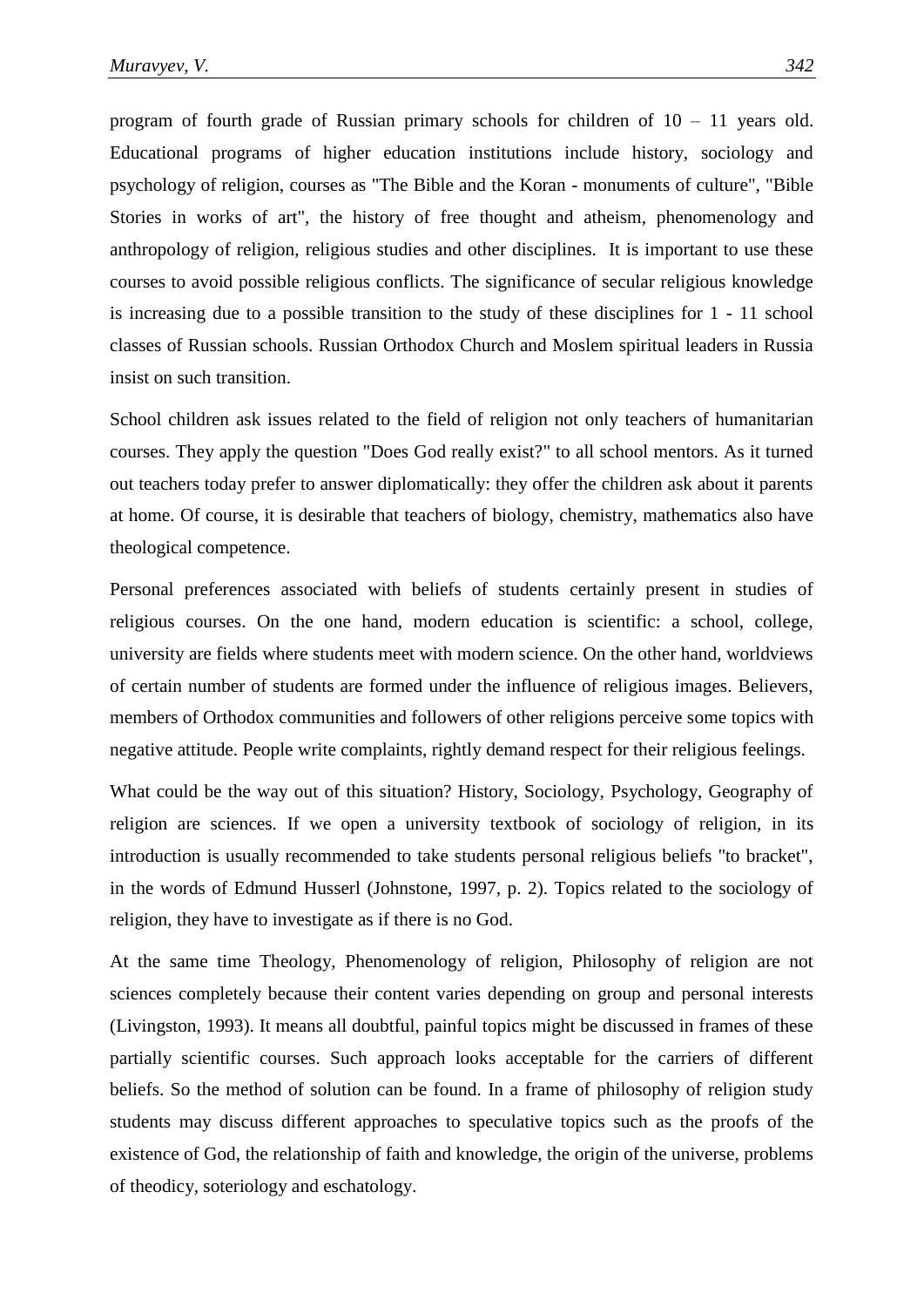Moreover, theology has recently included by the Higher Attestation Commission of the Ministry of Education and Science of the Russian Federation to the list of professions, which are assigned to the degree of doctor and candidate of sciences. It means theology may now enter a section of religious disciplines taught in secular universities.

#### **2. Religion in modern Russian culture**

For final decade of XX century Russia as atheistic country turned to Orthodox one. How did it happen and what happened in reality?

Religion for all previous history periods of its existence served as the source of creation, spread and adoption of common standards and values, taking, therefore, a leading position in different cultures. At the end of the XIX century in Russia and other countries had appeared a problem of the admissibility of religion perform these tasks. Religions ability to maintain the stability of social systems had been questioned, since the objective existence of God became problematic for many (Lenin, 1965).

The validity of such attitude was determined by the fact that the existence of sacred beings was different from the existence of stars, the moon, a tree or a chair. In fact, there are species of life corresponding to a particular level of objectivity. There were special forms of the existence of material things, of social interaction, ethics, laws, and works of art, words, dreams, and hallucinations. On the word "table" was impossible to put a bowl of soup as on real table, but the table and "table" there. If left disused thing near the garbage container, it would be taken away to the dump, but if this thing to put in the museum, visitors would treat it as a monument to the past, or even the product of contemporary art. Although a work of art, a moral principle, the religious idea were such that they could not be "touched" with his hands, they could have a greater impact on people's lives than the visible and tangible objects.

The founder of the Soviet Russia, Lenin following the French thinkers of the XVIII century developed the idea of fading religion (Lenin, 1965). As supporters of the concept of the progressive development of society, Marxists predicted that with the elimination of factors depending on the negative impacts of environmental and social conflicts the need of large masses of the population in the illusory comfort would disappear (Marx, 1955).

There was an increase of interest in the ideology and ritual activities of religious organizations in the Soviet Union since the mid 80-ies of XX century. The period of religious dynamics, religious ferment associated with significant changes in the political, economic and spiritual spheres had begun. For this period, proclaimed in words the freedom of conscience became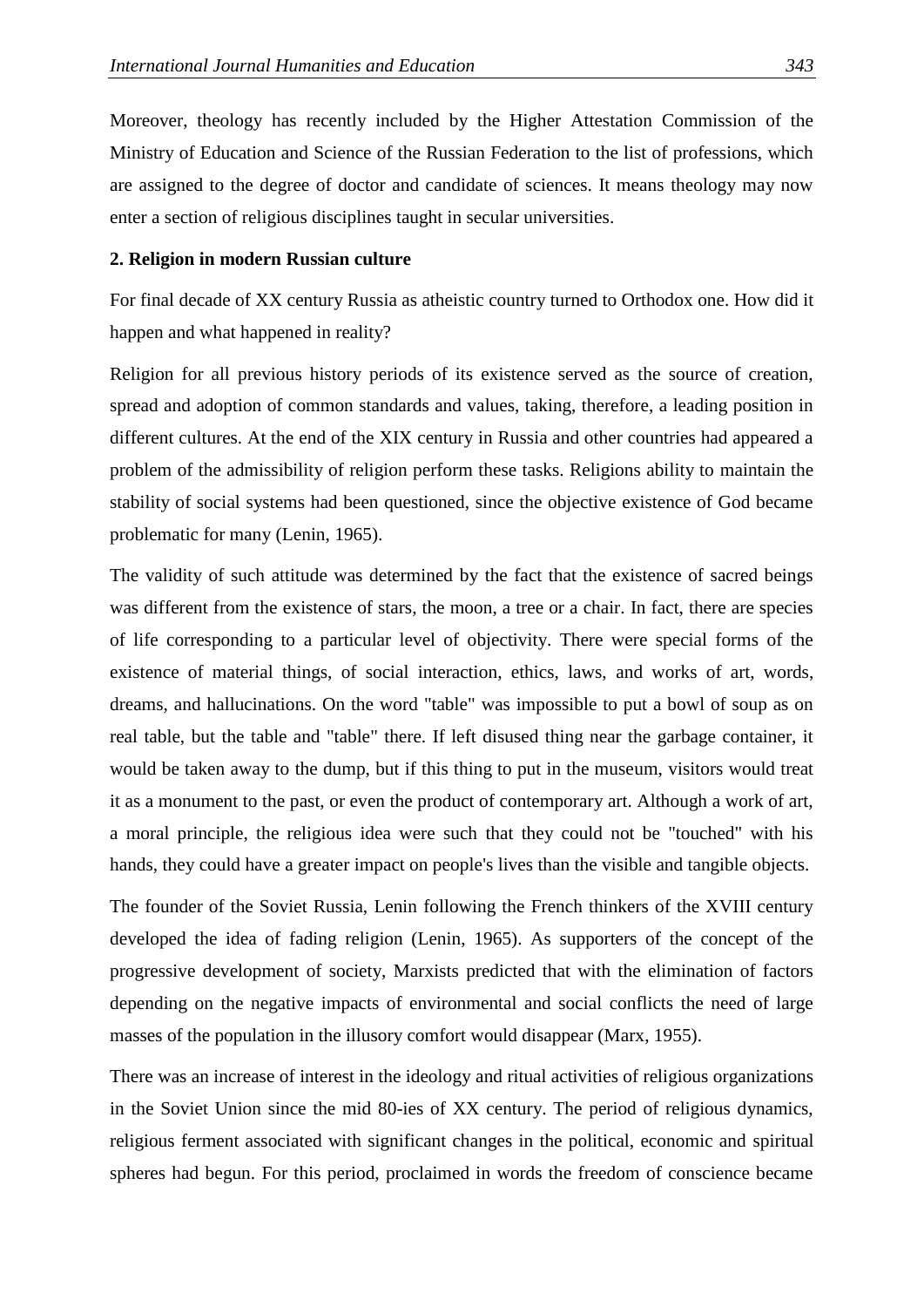real, and for the people who had hidden religious interests, there was a real possibility of their full implementation. New modern stage of Christianization became a part of the all-Russian religious revival movement. At this stage there was a significant increase in the number of existing religious organizations. According to my observations new generations who came to the church, especially educated individuals, were attracted not only by external, ritual side of Christianity, but also internal, essential, first of all ethical content of its doctrine.

Reasons, factors of such changes were varied. One of them was the proclamation of the idea of the admissibility of pluralism of opinions accepted by public consciousness. There was a transfer of emphasis in relation to the pre-socialist past from critical negation to attempts to find the succession. A significant factor was the desire of the Soviet leadership to improve relations with various countries. The leaders had in mind that religion, influential churches had essential place in spiritual and political life of those countries. The human craving for "forbidden fruits" had started by Adam and Eve also played its role. Increased attention to the Orthodox Christianity was partly a reaction to the emergence and spread in Russia of nontraditional for the country Christian denominations and sects (Russians about religion and churches, 2012).

Ideological vacuum had formed after the destruction of the great Soviet Union and the refusal of communist ideology. Motherland, Soviet country was the main shrine of the majority of citizens of the USSR. Those, who were able to ignore it, constituted new ruling elite. As we know, the art of politics was the ability to present private interests of social groups as common interests of all. It is unlikely that a new Russian ideology would have been able to build on the ideas of the sanctity of private property, openly declared intention at all costs to maintain in private hands wealth once was considered nationwide. Politicians often used the word "God" trying to influence the audience as noted by Paul Tillich. It creates favorable impression of the moral qualities of a leader. Particular success can be achieved, labeling their opponents as atheists.

The slogans of those who destroyed the Soviet Union, found an echo, received full support, sympathy of oppressed in the Soviet Union religious leaders. There was a union of government and religious elites who supported the political line of Boris Yeltsin. For part of Russian citizens Islam became a form of expression of their protest intentions.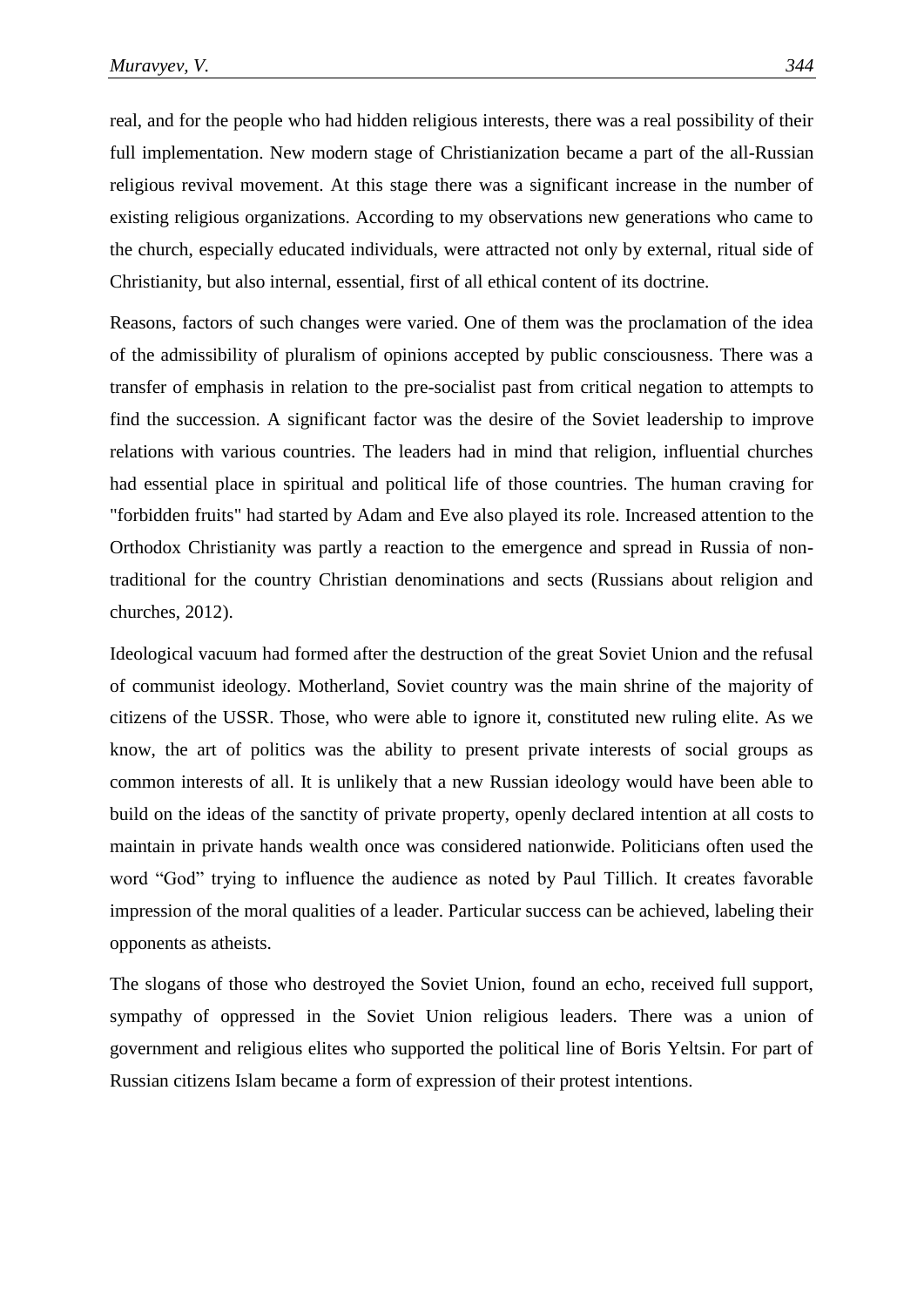Until now, in sermons, spoken in the temples of modern Russia, its main difficulties are associated with the "godless past of the state". Even those negative phenomena which have appeared in the last twenty years, when the church had a real opportunities to influence society by beneficial effects - drop the international prestige of the country, depopulation, poverty of significant part of the population, an increase in crime, abandoned by their parents children, pedophile priests - all this is declared to be products of socialist past (Pomerantsev, 2012). That's why, although the majority of Russian citizens declared their support for religion, sacred forces still are not able to stop the movement of the country in a regressive direction.

Close and actively used today in the Russian version of theodicy is the assertion that evil is a consequence of the activity of the Church enemies, enemies of faith and of God. As early medieval theologians pointed out if anyone did not keep true faith he no longer belonged to God but to the devil. Heretics of the new Russia are modern witches, dancing and singing in churches, liberal intellectuals who open exhibitions of non-canonical icons, corrupt sectarians, professing wrong and worshiping wrong. They use false religious symbols to belittle their importance, they make obscene gestures, insulting innocent parishioners and ministers of religious buildings, allow themselves to criticize the God-loving statesmen. Behind the mask of dissent is viewed hateful image of Lenin. He is devil's messenger, a spiritual inspiration for all modern ugliness. It is no accident the mass campaign of condemnation of Russian music band "Pussy Riot", which held protests in Moscow "Cathedral of Christ - Savior" was scheduled for April 22, 2012 - Lenin's birthday.

In Middle Ages errors and inhumane actions of witches and heretics were considered as results of the influence of the dark forces. It was alleged that witches kill and eat children, raise storms and suggest thunderclouds, let in the locusts and caterpillars that devour crops, hit men by impotence and women by infertility, can produce deadly disease and kill people only by a glance. Today, hardly anyone would believe the stories about women flying on a broom. That's why critics of «Pussy Riot» used more plausible ways to discredit. The TV showed scenes of sexual orgies involving "heretics" reported cases of neglect of parental duty and racist statements, hinted at the ambiguity of the title of their art group. To reveal the background of Lenin's atheistic actions, people were informed that his mother was German, and his brother - a terrorist, money to support him was sent by Germans and Americans.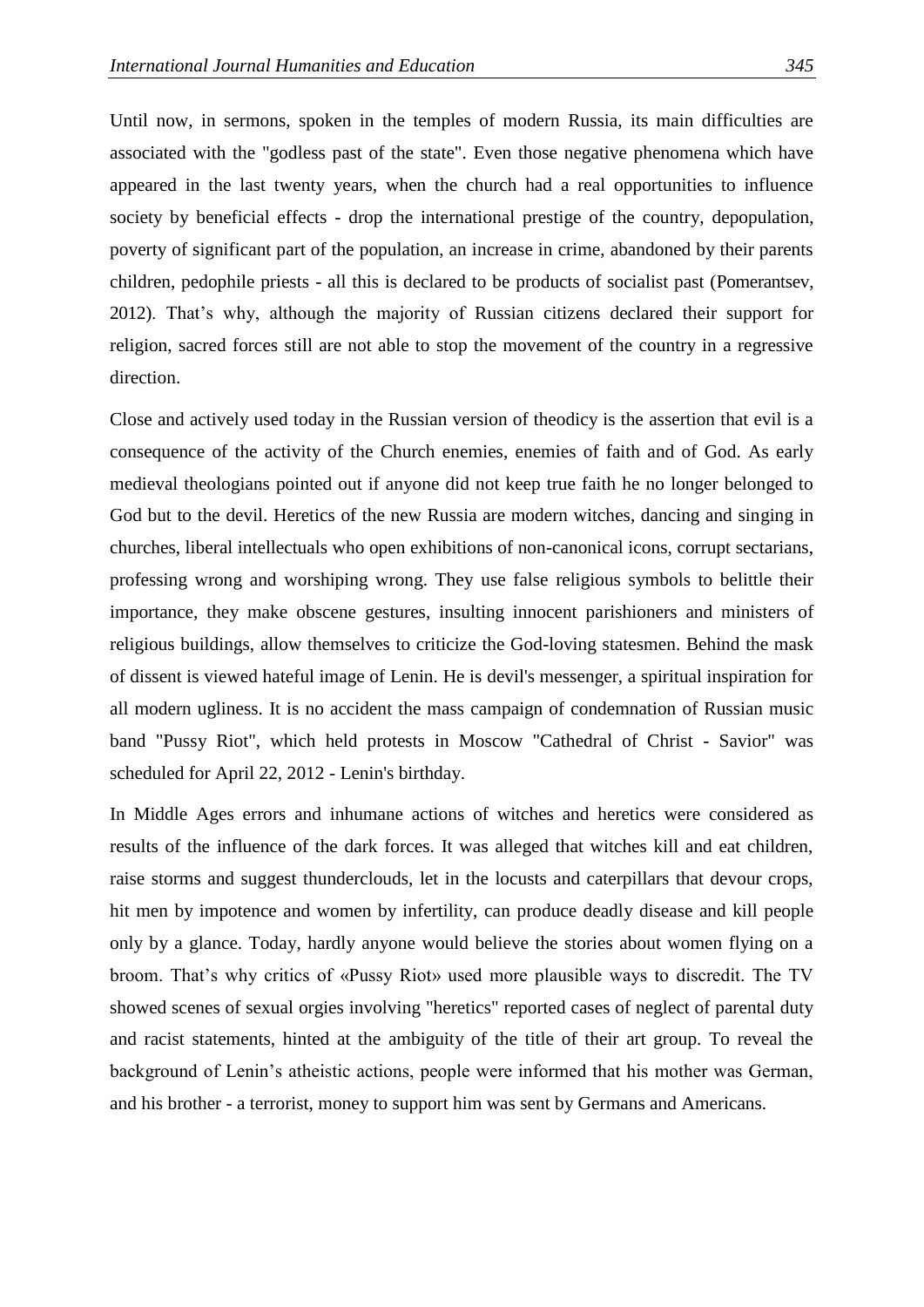Today some followers of the religion of non-violence and love, like football fans, are ready to join the melee battle with those who do not belong to their number. As if it was not written, "... love your enemies, bless them that curse you, do good to them that hate you, and pray for those who persecute you. Yes, you may be sons of your Father in heaven; for He makes his sun to rise on the evil and on the good, and sends rain on the just and on the unjust "(Mt 5: 44 - 45.). Plaintively wailing of "godless times" persecutions "blessed peacemakers" try to attract the government, law enforcement, militia fighters, a crowd of uneducated, angry with beggarly life conditions individuals to suppress dissident activity. In some sense "last became first and first became last". Now nonreligious citizens and religious minorities in Russia need a protection from aggression.

#### **3. Indicators of modern religiosity**

It's clear we should take into consideration essential part of students identify themselves as religious. Now we should ask what it means to be religious. What are features of consciousness and behavior of modern believers? What is their religiosity?

Sociologists identified main performance indicators of religiosity (Johnstone, 1997, Livingston, 1993). There are four of them: a believer is an individual who believes in the existence of supernatural (A); he takes part in actions aimed to establish links with the sacred forces (B); he is a member of a religious association (C); religion affects his moral principles, his everyday life behavior (D).

Religiosity is a quality existing in the framework of the measure. In all its characteristics have place quantitative changes, individual degrees of their manifestation. Believers are not religious in the same sense. Religiosity is not measured only by one indicator. It may be high with one indicator and low if use another for the same individual. The influence of religiosity on the behavior and consciousness of the person depends on elected for the evaluation criteria.

On the criterion "A" (the belief in the supernatural), believers can be divided into persons with strong beliefs, doubters, those who don't care about the truth of religious principles and those who feign. It is difficult to obtain reliable knowledge examining this criterion because the method of its study is introspective. We have to rely on people's judgments about themselves and the strength of their own beliefs. Certainly there are things that a person does not tell even in the confessional.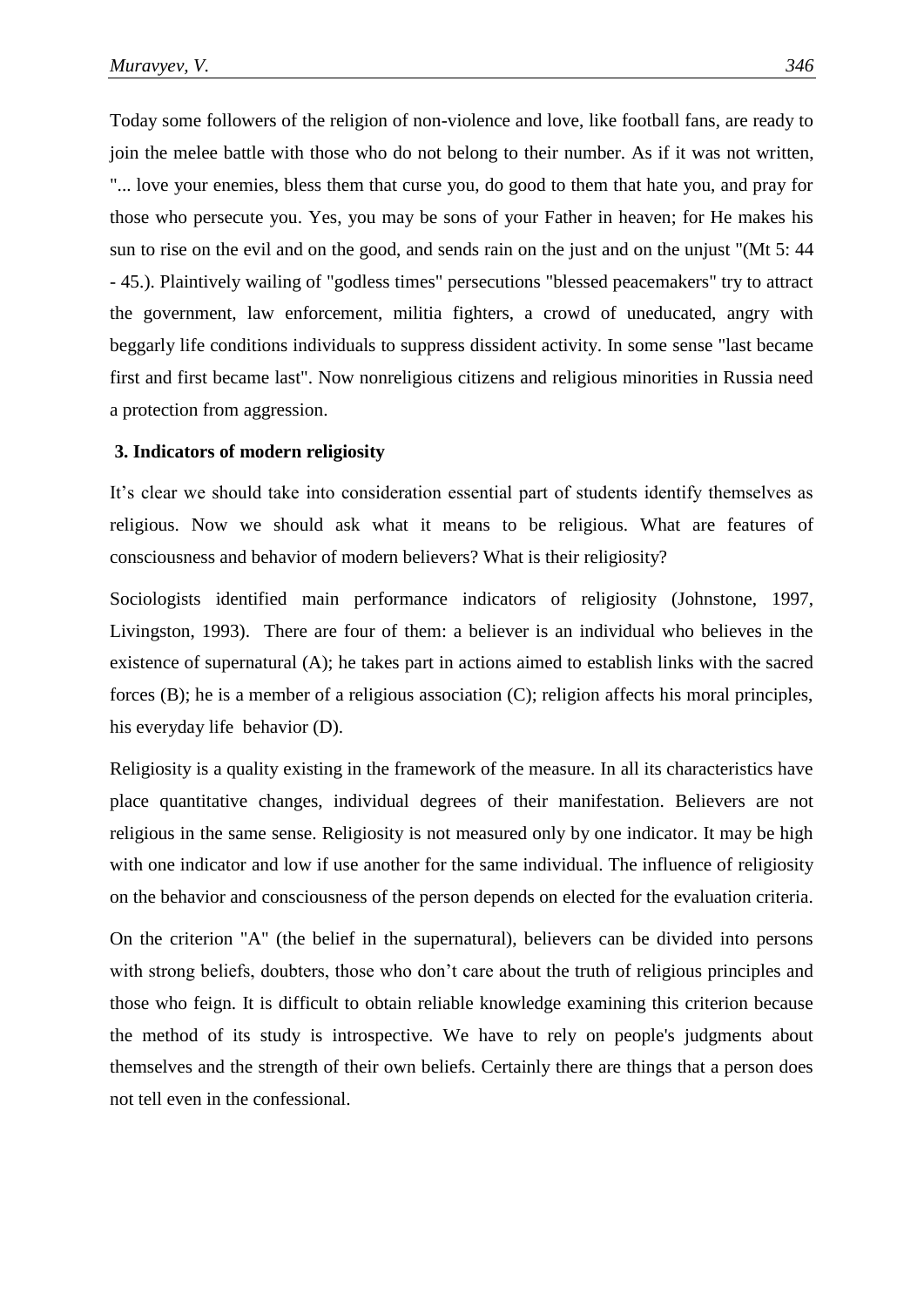The second of the above indicators of religiosity - participation in religious rituals is measured quantitatively. Some individuals attends church meetings and participate in public religious ceremonies every week, while others - once a month, some - once a year, the fourth - do not go to church services at all, but sincerely consider themselves as believers. According to the degree of participation in public rituals, attending religious services, religious meetings distinguish intense religiosity - at least one visit per week, moderate - at least once a month, and low - a few times a year.

It is also necessary to take into account differences of public and private rituals. That's because a person may attend a church for a habit or under the influence of relatives or friends. Private rituals, first of all, prayers are personal appeals to the sacred forces. They show the strength of individual religiosity. Daily prayers are considered as high index of religiosity. For example if a Moslem prays five times a day.

Exploring the indicator "C" - membership of a denomination we turn to the question how a person becomes religious. In cases of natural or state religions individuals fall into certain religious group by birth, for example, through infant baptism or circumcision. If denomination implement is an outcome of personal choice, it's a result of a conscious belief or following the example of others. It has been noted that some individuals mentally identify themselves as members of particular denomination, not really taking part in affairs of a religious association. Identification, recognition of himself as a part of a religious group changes from a minor to high degree. In addition there is a spread of nondenominational religiosity in modern society. Some people believe the church organization is entirely earthly institution. It does not mean anything for the salvation. To have a faith is enough to be saved.

Turning to the last of main indicators of religiosity – faith influence on the style of life we see that significant portion of individuals show their religious activity only in order to establish cooperation with the sacred forces. In this case, religion does not affect everyday behavior. Only for a few their religion is the way of life. They are convinced believers who try to apply principles of faith in everyday circumstances, "acting with others as would like them to do to them."

Certain types of believers are constructed in Sociology of religion by combining characteristics obtained on indicators of religiosity. 5 - 6% are convinced believers. They are actively visiting, practicing and performing, in Sorokin words, those for whom God is the absolute value. Passive type believers (sleeping) - do not think about the content and the truth of religious principles, are converted by birth, are constantly involved in public and private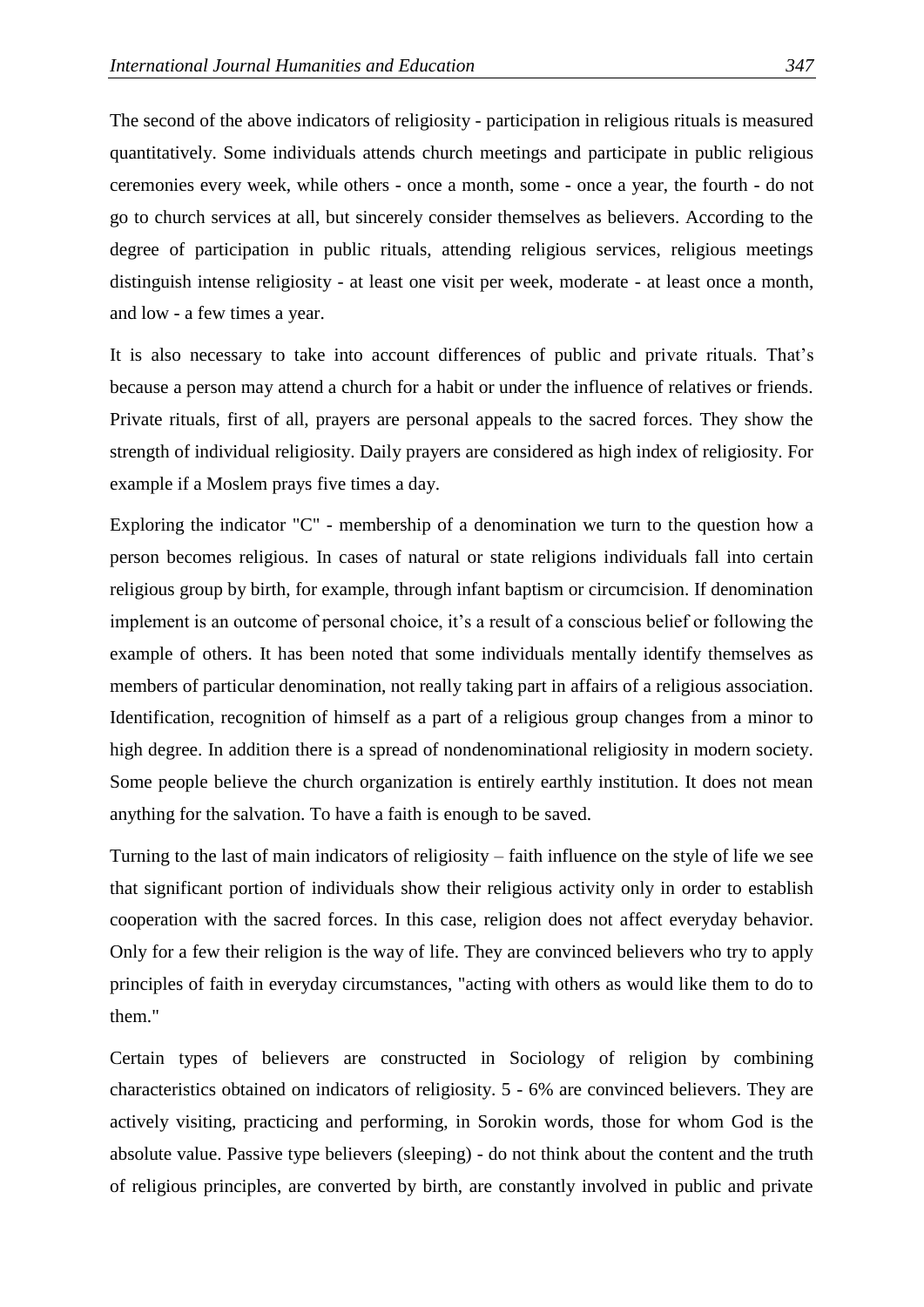rituals. Moderate believers are distinguished from the mentioned before because religion does not affect their daily life. Finally, the fourth type - marginalized - those who are poorly versed in the scriptures, participate in religious rituals once a year, have no connection with the religious association, use principles of situational ethics in ordinary life.

There are two types of religious mentality described by Psychology of religion. People with external religiosity tend to use religion for non-religious purposes. Religion for them is a mean of comfort. Religious participation gives a possibility to improve financial situation to establish communication and have entertainment, gives legitimate way to vent accumulated hatred, inner aggression. In secret, personal sphere of their consciousness religion is the field of hypocrisy. A minority of believers are carriers of inner religiosity. They accept religious doctrine as a main value and follow it regardless of positive or negative sanctions. Their awareness and behavior are determined by the set of faith.

The assurance of salvation, awareness of belonging to influential group, material support, solace, approval of others, atonement, a search for truth are various aims of religious quest. Studies of Russian public opinion indicate the prevalence of external religiosity among those who consider themselves as believers. According to the survey of Levada Sociology Center performed in year 2012 73% of Russians believe that in their country many people want to show involvement in the faith, but few of them believe in reality (Russians about religion and churches, 2012).

Modern Russians have mostly ostentatious religiosity. Their faith is selective. People remember about religious duties if they have the time and the mood. For many, religion is - a sphere of hypocrisy. Calling himself a believer, a liberal or a communist does not mean to really be. There are many pseudo – Christians today like there were a lot of false communists in Soviet times.

The opinion poll "On religion and interfaith relations" organized and conducted by Russian Federal Security Service on February 19, 2016 gave representative results (On religion and interfaith relations, 2016). In response to the question: "Do you profess any religion" following groups were identified: Orthodox - 64, 7%; atheists - 12.5%; nondenominational believers -11.9%; professing Islam - 7.2%; Buddhists - 0, 6%; Catholic - 0, 5%; Orthodox old ritual believers - 0, 4%; Gentile - 0, 4%; belonging to other faiths - 1.8%. Answers to the question: "How often do you attend worship services" was as follows: regular - 6, 2%; from time to time, with the possibility - 24, 1%; rarely, on holidays - 28%; I do not go - 41, 7% (On religion and interfaith relations, 2016).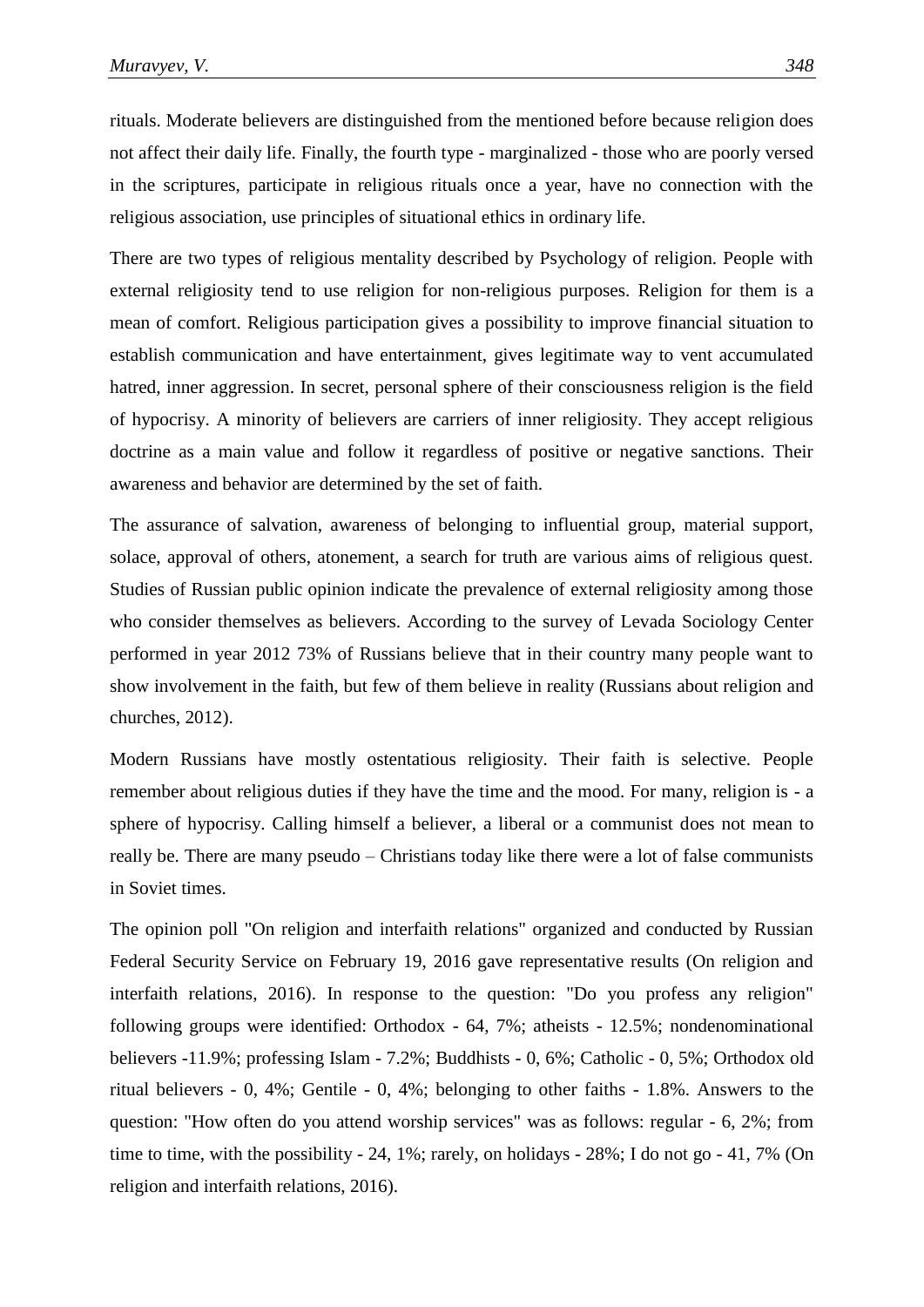Thinking about the features of religiosity in modern Russia, we may conclude believers show their faith mostly by participating in religious rituals outside of ordinary course of life. The type of marginal believer prevails at present. Most Russian citizens live as if in two worlds: sincerely believing themselves as religious persons they leave their faith behind temple threshold going out of it. In such case religion does not affect a behavior outside the church.

The spirit of the new century corresponds to a situation where the streets of Russian towns would be occupied by Russian Orthodox individuals carrying images of God in their hands, calls to faithful to prayer would fly from tops of minarets, Krishna Consciousness people would dance and sing their Maha – mantra in parks and all of them would have worm greetings from atheists sitting on the benches with books of Vladimir Lenin and Denis Diderot.

#### **Discussion**

It should be kept in mind the craze of new ideology may be a result of a disappointment in the former if it has been used by political elites have lost the trust of a population. Pendulum changes are taking place in public consciousness: "If people associate a responsibility for a crisis with religious orientation of rulers, they seek refuge in atheism. If the responsibility for this crisis they attribute to atheistic views of rulers, then the naturally seek salvation in religion" (The synergetic philosophy of history, 2009, p. 246). There were periods of destruction of churches, now monuments to Lenin are destroyed on the part of territories of the former USSR. It is possible the "Law of God" teaching will be recovered in Russian schools. But this does not mean "Fundamentals of scientific atheism" will not replace this discipline again with the passage of time.

It's hard not to notice that the interaction of religion with other social phenomena, its influence on the history and current state of humanity is contradictory. Outstanding Indian scholar Swami Vivekananda offered to evaluate the historical role of religion dialectically: although there is nothing brought to the mankind more blessings than religion, there is also nothing brought more horror. Nothing has contributed to a degree of goodness and love, as a religion, but also nothing had filled the world with so much blood (Eerdmans' handbook to world's religions, 1982, p. 177).

In October 25, 2016 I took part in the meeting of the Committee on Constitutional Legislation and State Building of the Council of Federation of the Federal Assembly of the Russian Federation "Buddhism as a factor of development of civil society, inter-religious peace and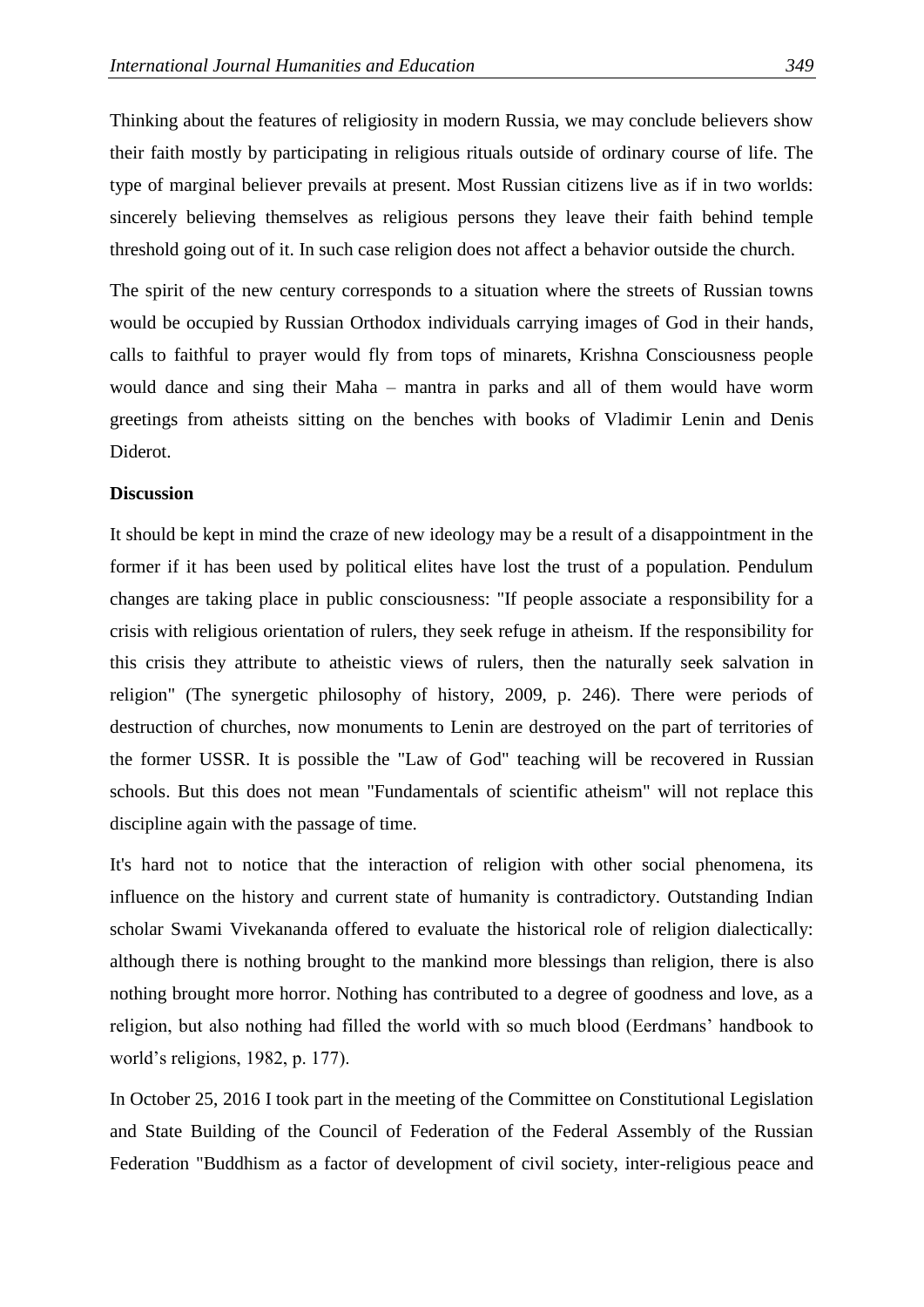harmony in the Russian Federation". It was declared at the meeting religious tolerance is not quite adequate slogan for modern Russian society. The tolerance is a neutral refer to a strange, perhaps even unpleasant neighbors. According to the Constitution of the Russian Federation there are no first and second grade believers. Russian believers of different faiths are not strangers, but fellow citizens of the same country. They are supposed to be Russian patriots. So at least they are friends and as a maximum brothers. They all accept basic moral values of modern Russia - patriotism, freedom, justice.

#### **Results**

History and modern role of religion can't be ignored in the sphere of secular education. It is useful to take courses of religious knowledge for students of all specialties not only humanitarian. There are two main principles to follow. First, religious courses do not proclaim the truth or falsity of particular religions. Second, the courses should assert and extend religious tolerance.

It might be assumed that high level of external religiosity remain in Russian schools, colleges, universities. Most Russian religious students are not fundamentalists. They call themselves Orthodox Christians or Moslems because attend churches or mosques during major religious holidays. However, their behavior is determined not by Christian or Moslem ideas but by principles of situational ethics. At the same time there is real threat students may be influenced by extreme religious propaganda. We know such examples in modern Russia and other countries. This real danger should be neutralized be secular religious education.

Religious studies at secular schools and universities aim at the disclosure, comprehension of laws, trends, driving forces, main stages of religious history. But also, as we see, they fulfill important role in ensuring the consolidation of Russian society, the establishment of a single Russian nation.

#### **Suggestions**

XXI century is the historical time of multi-confessional society. Unfortunately prospects for the unity of its citizens, as well as co-religionists of different countries on the basis of religious faith are absent. Confessional membership does not provide social unity. It is not a significant factor of solidarity both within the countries and in international relations.

The only way to prevent dangerous development of events through religious conflicts rise is a compliance with the constitutional principles of freedom of conscience and separation of the church and state, the school and church. One of directions of development of modern spiritual